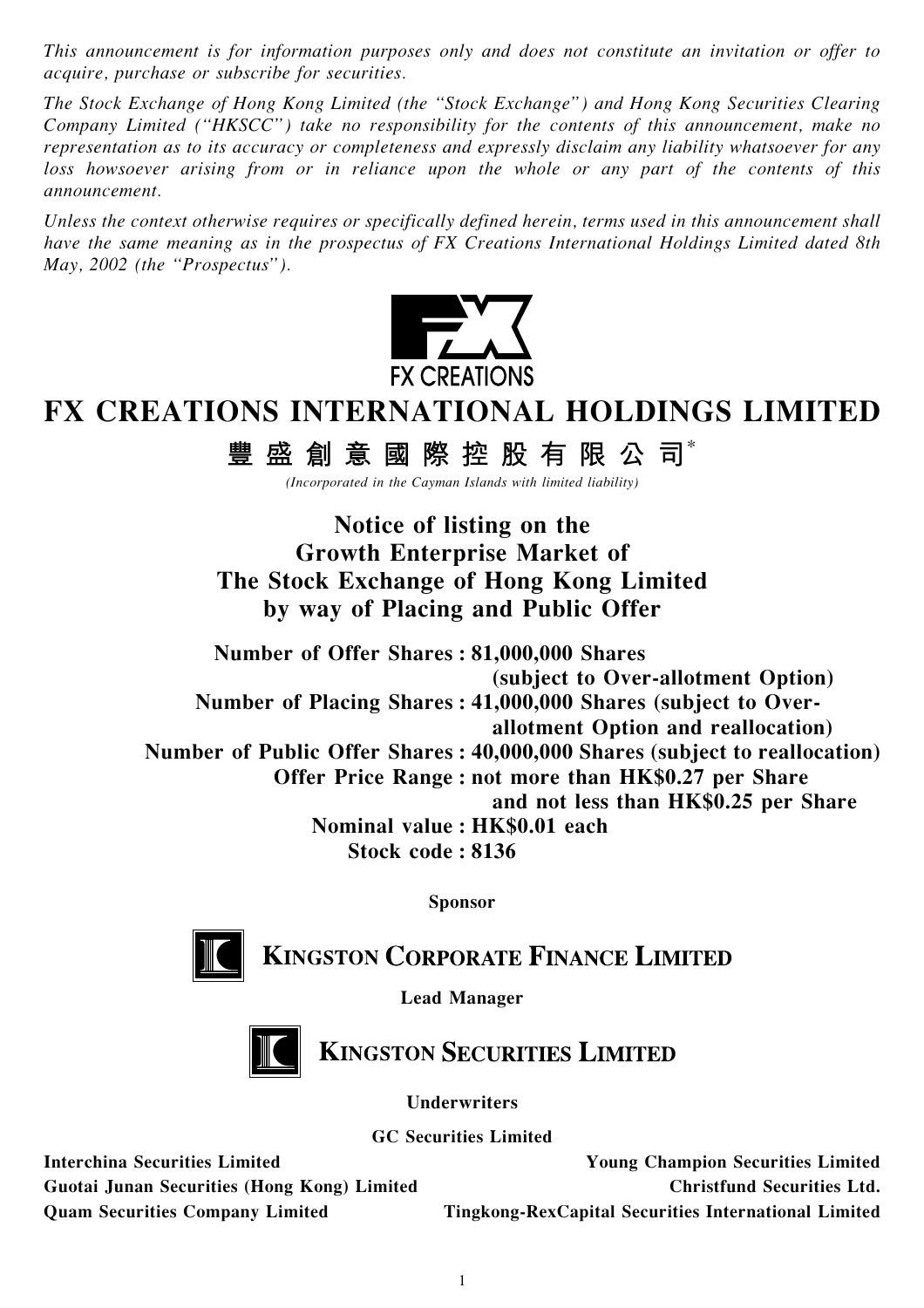Application has been made to the GEM Listing Committee for the listing of, and permission to deal in, the shares of HK\$0.01 each (''Shares'') in the share capital of FX Creations International Holdings Limited (the ''Company'') in issue and to be issued as described in the Prospectus, including any Shares which may fall to be issued upon the exercise of the Over-allotment Option and any options which may be granted under the Share Option Scheme. Dealings in the Shares on GEM are expected to commence on Tuesday, 21st May, 2002. Subject to the granting of the listing of, and permission to deal in, the Shares on GEM as well as the compliance with the stock admission requirements of HKSCC, the Shares will be accepted as eligible securities by HKSCC for deposit, clearance and settlement in the Central Clearing and Settlement System ("CCASS") with effect from the date of commencement of dealings in the Shares on GEM or such other date as determined by HKSCC. All activities under CCASS are subject to the General Rules of CCASS and the CCASS Operational Procedures in effect from time to time.

The Share Offer of 81,000,000 Shares comprises the Public Offer of initially 40,000,000 Shares (subject to reallocation, if any) to the public in Hong Kong and the Placing of initially 41,000,000 Shares (subject to the Over-allotment Option and reallocation, if any) with professional and institutional investors and other investors anticipated to have sizeable demand for Shares in Hong Kong. Multiple or suspected multiple applications and any application on a WHITE or YELLOW application form for more than 100 per cent. of the Public Offer Shares being offered to the public will be rejected and only one application on a WHITE or YELLOW application form may be made for the benefit of any person. Applicants for Public Offer Shares under the Public Offer are required to undertake and confirm that they or the relevant beneficial owners have not taken up and will not take up any Placing Shares under the Placing nor have they otherwise participated in the Placing.

Applications for the Offer Shares will only be considered on the basis of the terms and conditions of the Prospectus and the related application forms. Applicants who would like to be allotted and issued Public Offer Shares in their own names should complete and sign the WHITE application forms. Applicants who would like to be allotted and issued Public Offer Shares in the name of HKSCC Nominees Limited and deposit directly into CCASS for credit to their CCASS investor participant stock accounts or the stock accounts of their designated CCASS participants maintained in CCASS should complete and sign the YELLOW application forms, copies of which, together with copies of the Prospectus, may be obtained during normal business hours from 9: 00 a.m. on Wednesday, 8th May, 2002 until 12: 00 noon on Monday, 13th May, 2002 at the Depository Counter of HKSCC at 2nd Floor, Vicwood Plaza, 199 Des Voeux Road Central, Hong Kong or the Customer Service Centre of HKSCC at Upper Ground Floor, V-Heun Building, 128–140 Queen's Road Central, Hong Kong.

The Share Offer is conditional on the conditions as stated in the paragraph headed ''Conditions of the Share Offer'' in the section headed ''Structure and Conditions of the Share Offer'' in the Prospectus. If the Share Offer does not become unconditional on or before 7th June, 2002, all application monies received from applicants under the Share Offer will be refunded, without interest, on the terms set out under the paragraph headed ''Refund of your money'' on the application forms. Applicants who have applied for 1,000,000 Public Offer Shares or more and have indicated in their application forms that they wish to collect refund cheques and (where relevant) share certificates personally may collect them in person from, Tengis Limited at 4/F., Hutchison House, 10 Harcourt Road,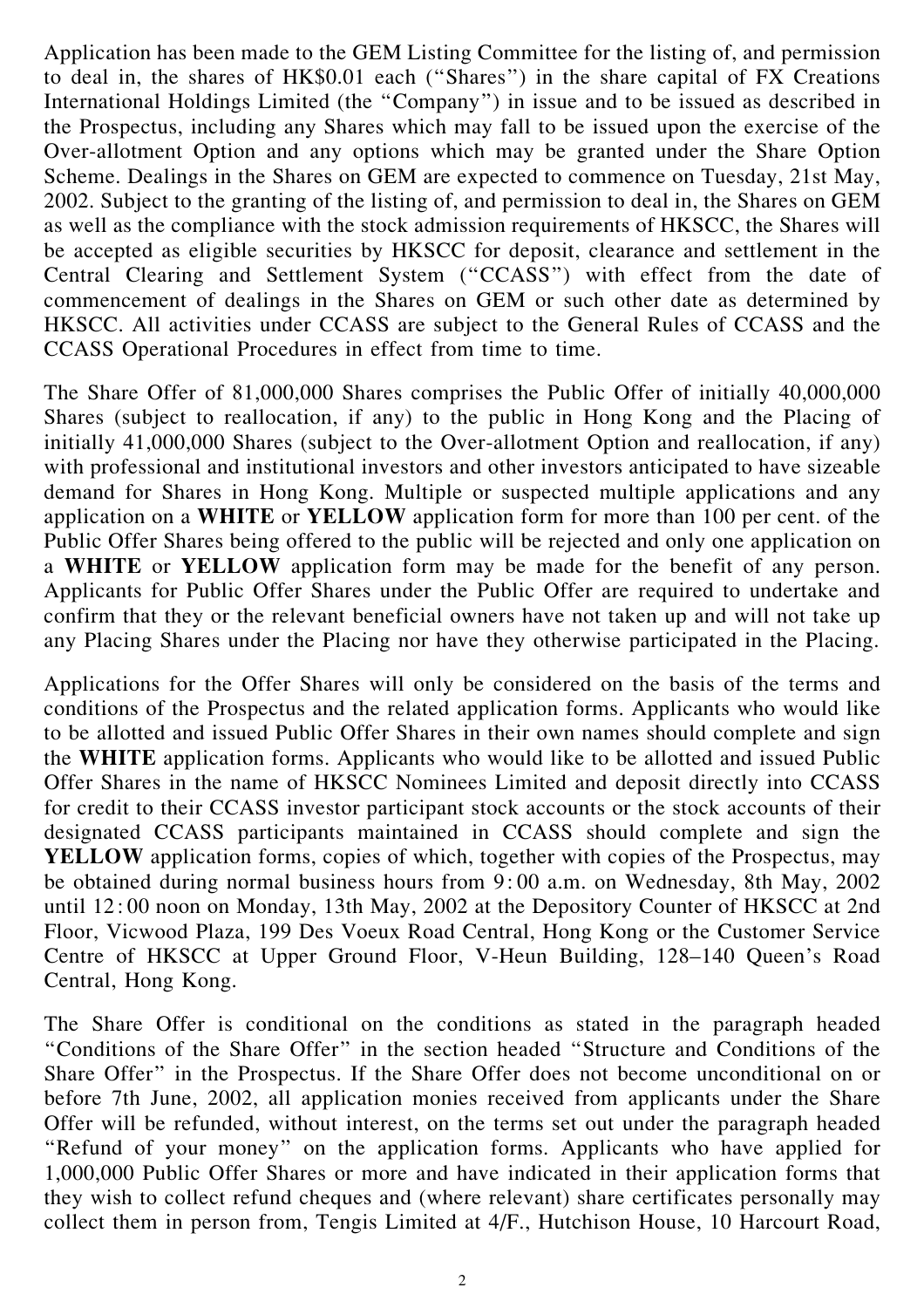Central, Hong Kong from  $9:00$  a.m. to  $1:00$  p.m. on Thursday, 16th May, 2002. Uncollected share certificates and refund cheques will be despatched by ordinary post at the applicants' own risk to the addresses specified in the relevant application forms shortly thereafter on the date of despatch.

The number of the Offer Shares allocated between the Placing and the Public Offer is subject to reallocation. If the Public Offer is not fully subscribed, Kingston Securities (acting for and on behalf of the Underwriters) may, in its absolute discretion, reallocate all or any unsubscribed Public Offer Shares originally included in the Public Offer to the Placing in such proportion and in such manner as Kingston Securities considers appropriate, provided that there is sufficient demand in the Placing. If the Placing is not fully subscribed, Kingston Securities (acting for and on behalf of the Underwriters) may, in its absolute discretion, reallocate all or any unplaced Placing Shares originally included in the Placing to the Public Offer in such proportion and in such manner as Kingston Securities considers appropriate, provided that there is sufficient demand in the Public Offer.

Pursuant to the Underwriting Agreement (as defined in the Prospectus), the Company has granted to Kingston Securities (for and on behalf of the Placing Underwriters) a right to exercise the Over-allotment Option, which is exercisable no earlier than the Price Determination Date and will expire at 5: 00 p.m. on the 30 days from the date of the Prospectus by Kingston Securities (for and on behalf of the Placing Underwriters) to require the Company to issue up to an aggregate of 12,150,000 additional Shares, representing 15% of the number of Shares initially available under the Share Offer. Kingston Securities may, at its option, also cover any such over-allocations by other means, including through stock borrowing arrangements and/or the purchase of Shares in the secondary market in compliance with all applicable laws, rules and regulations.

Copies of the Prospectus, together with the WHITE application forms, may be obtained during normal business hours from 9: 00 a.m. on Wednesday, 8th May, 2002 until 12: 00 noon on Monday, 13th May, 2002 from:

- 1. Kingston Securities Limited at 28th Floor, One International Finance Centre, 1 Harbour View Street, Central, Hong Kong;
- 2. GC Securities Limited at Suite 2812, 28th Floor, One International Finance Centre, 1 Harbour View Street, Central, Hong Kong;
- 3. Interchina Securities Limited at 45th Floor, Far East Finance Centre, 16 Harcourt Road, Admiralty, Hong Kong;
- 4. Young Champion Securities Limited at Room 904–905, 9th Floor, West Tower, Shun Tak Centre, 200 Connaught Road Central, Hong Kong;
- 5. Guotai Junan Securities (Hong Kong) Limited at 27th Floor, Grand Millennium Plaza, 181 Queen's Road Central, Hong Kong;
- 6. Christfund Securities Ltd at Suite 2808–2811, One International Finance Centre, 1 Harbour View Street, Central, Hong Kong;
- 7. Quam Securities Company Limited at Room 3308, Gloucester Tower, The Landmark, 11 Pedder Street, Central, Hong Kong;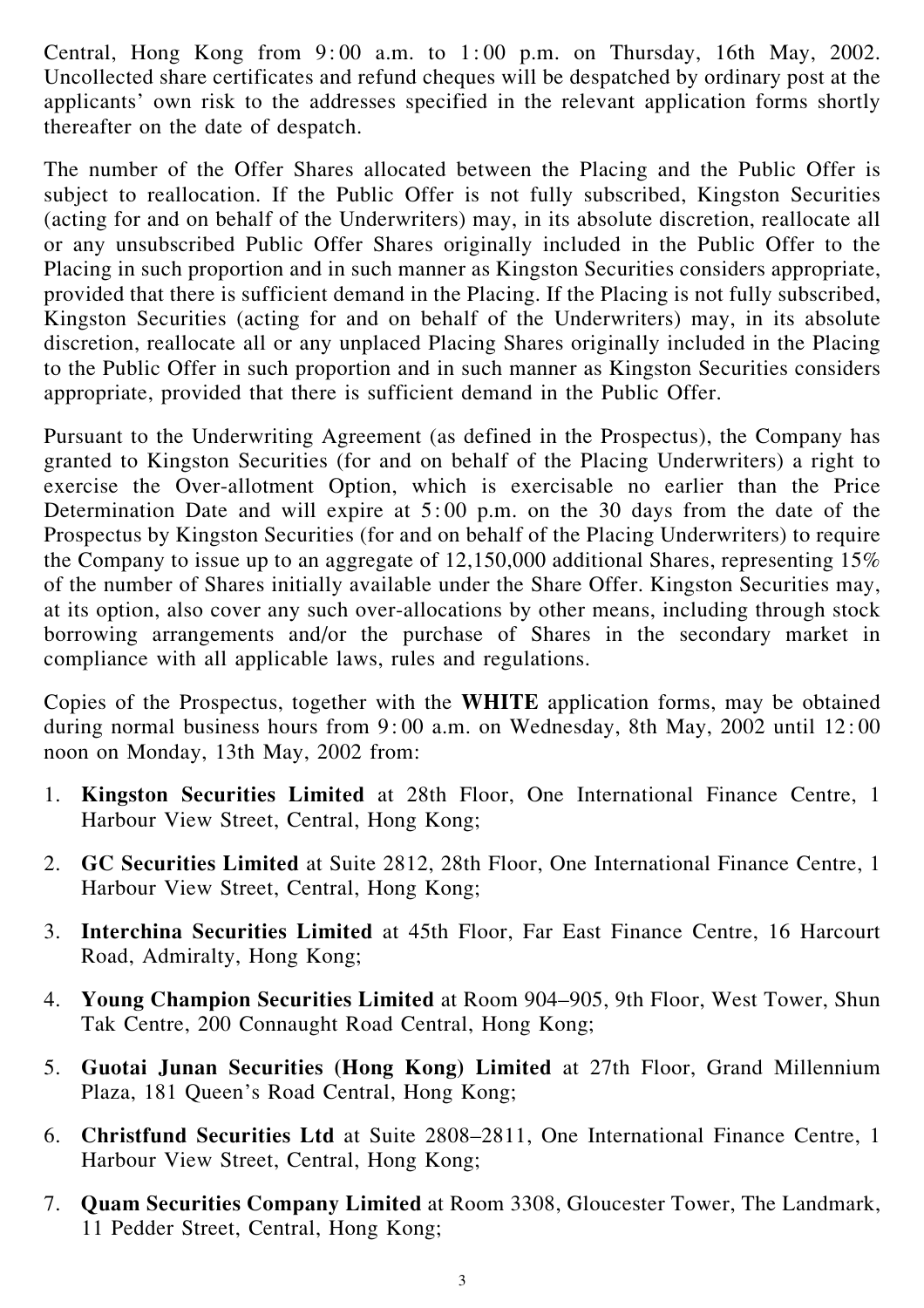- 8. Tingkong-RexCapital Securities International Limited at Suite 1701, 17th Floor, New World Tower I, 16–18 Queen's Road Central, Hong Kong;
- 9. any one of the following branches of Standard Chartered Bank:

|                         | <b>Hong Kong Island:</b> Des Voeux Road Branch | Standard Chartered Bank Building,<br>4–4A Des Voeux Road Central |
|-------------------------|------------------------------------------------|------------------------------------------------------------------|
|                         | The Landmark Branch                            | The Landmark,                                                    |
|                         |                                                | 15 Queen's Road Central                                          |
|                         | Leighton Road Branch                           | Shop 12–16, UG/F Leighton Centre,                                |
|                         |                                                | 77 Leighton Road, Causeway Bay                                   |
|                         | <b>CIG Building Branch</b>                     | Shop B, Ground Floor,                                            |
|                         |                                                | CIG Building,                                                    |
|                         |                                                | 141 Des Voeux Road Central                                       |
|                         | Taikoo Place Branch                            | Ground Floor, 969 King's Road,                                   |
|                         |                                                | Quarry Bay                                                       |
|                         | North Point Centre Branch                      | 284 King's Road, North Point                                     |
| Kowloon:                | Mongkok Bank Centre Branch                     | Bank Centre, 630–636 Nathan Road,<br>Mongkok                     |
|                         | Cheung Sha Wan Branch                          | 828 Cheung Sha Wan Road,                                         |
|                         |                                                | Cheung Sha Wan                                                   |
|                         | Kwun Tong Branch                               | 88–90 Fu Yan Street, Kwun Tong                                   |
|                         | Tsimshatsui Branch                             | 10 Granville Road, Tsimshatsui                                   |
| <b>New Territories:</b> | Tsuen Wan Branch                               | Basement First Floor,                                            |
|                         |                                                | Emperor Plaza, 263 Sha Tsui Road,<br>Tsuen Wan                   |

Completed WHITE and YELLOW application forms (to which cheques or banker's cashier orders should be securely stapled) should be deposited in the special collection boxes provided at any one of the branches of Standard Chartered Bank referred to above on the following dates during the following times:

| Wednesday, 8th May, 2002 $-$ 9:00 a.m. to 4:00 p.m.    |  |
|--------------------------------------------------------|--|
| Thursday, 9th May, 2002 $-$ 9:00 a.m. to 4:00 p.m.     |  |
| Friday, 10th May, 2002 $-$ 9:00 a.m. to 4:00 p.m.      |  |
| Saturday, 11th May, $2002 - 9:00$ a.m. to $12:00$ noon |  |
| Monday, 13th May, $2002 - 9:00$ a.m. to $12:00$ noon   |  |

The application lists will open from 11: 45 a.m. to 12: 00 noon on Monday, 13th May, 2002.

Subject to the terms and conditions set out in the Prospectus and the application forms relating thereto, applications must be received by no later than 12: 00 noon on Monday, 13th May, 2002 (or such later date as may apply in the case of a tropical cyclone warning signal No. 8 or above or a ''black'' rainstorm warning signal being in force in Hong Kong as described in the paragraph headed ''Effect of bad weather on the opening of the application lists'' in the section headed ''How to apply for Public Offer Shares'' in the Prospectus). It is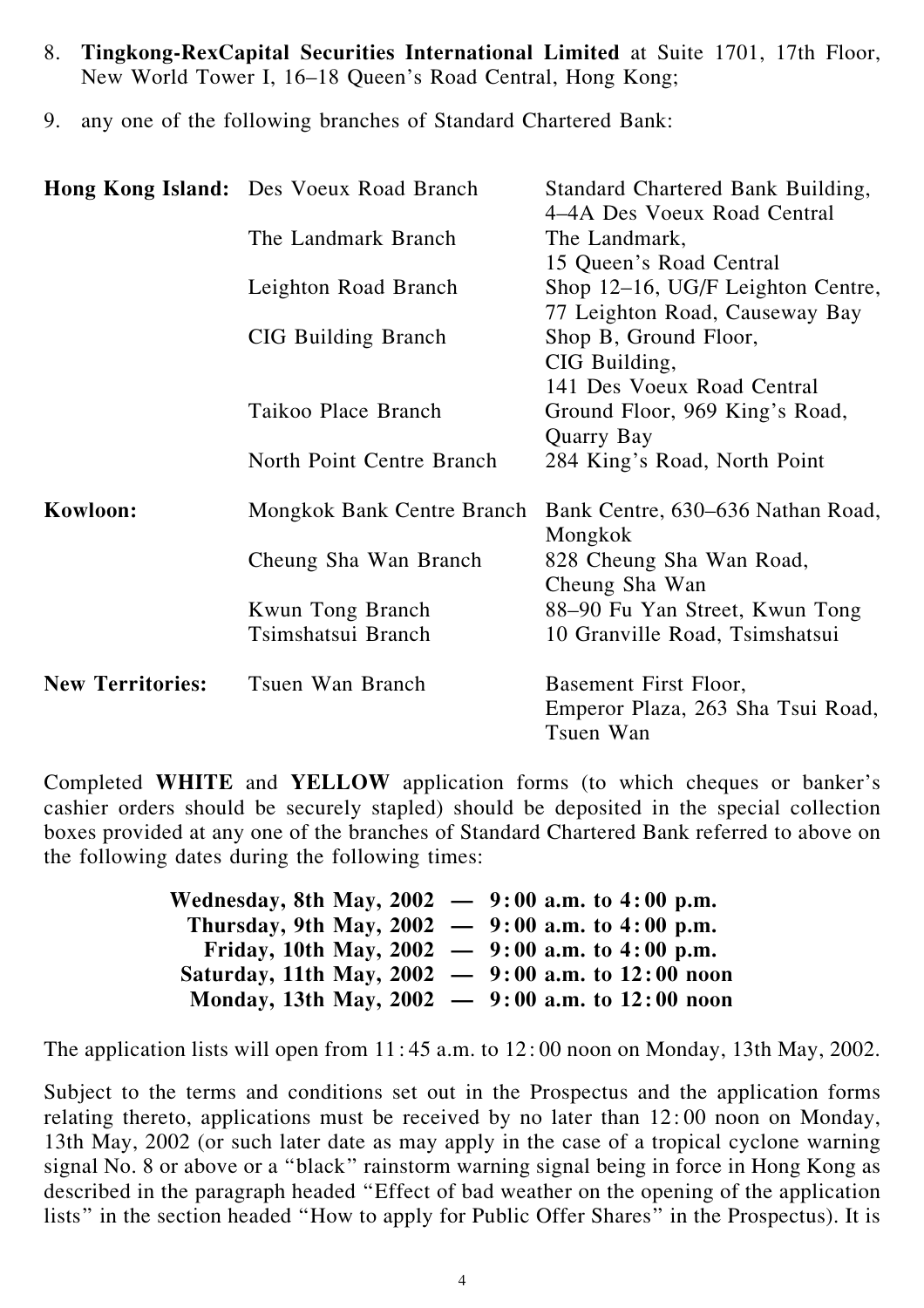expected that an announcement on the agreed Offer Price, the level of interests in the Placing, the results of applications and the basis of allotment of the Public Offer Shares and the number of Shares (if any) reallocated between the Placing and the Public Offer, the identification numbers of successful applicants in the Public Offer Shares, and the procedure for collecting share certificates and/or refund cheques will be published in Hong Kong iMail (in English), Hong Kong Economic Times (in Chinese) and on the GEM website on or before Thursday, 16th May, 2002.

If you do not receive any Public Offer Shares for any of the reasons as set out in the WHITE or YELLOW application forms, the application monies, or the appropriate portion thereof, together with the related brokerage, Stock Exchange trading fee and SFC transaction levy, will be refunded, without interest (all interest will be retained for the benefit of the Company). It is intended that special efforts will be made to avoid any undue delay in refunding application monies where appropriate.

No temporary document of title will be issued in respect of the Public Offer Shares. No receipt will be issued for application monies paid.

If you have applied for 1,000,000 Public Offer Shares or more on a WHITE application form and have indicated on your application form that you wish to collect your share certificate(s) and/or refund cheque(s) (if any) personally, you may collect them in person from Tengis Limited at 4/F., Hutchison House, 10 Harcourt Road, Central, Hong Kong between 9: 00 a.m. and 1: 00 p.m. on the date notified by the Company in the newspapers and on the GEM website as the date of despatch of share certificate(s) and refund cheques. The despatch date is expected to be on Thursday, 16th May, 2002. You must show your identification documents to collect your share certificate(s) and refund cheque(s) (if any). If you do not collect your share certificate(s) and/or refund cheque(s) (if any) personally within the time specified for collection, they will be sent to the address on your application form shortly after the time specified for collection on the date of despatch, by ordinary post and at your own risk. If you have applied for less than 1,000,000 Public Offer Shares or you have applied for 1,000,000 Public Offer Shares or more but have not indicated on your application form that you will collect your share certificate(s) and/or refund cheque(s) (if any) personally, then your share certificate(s) and/or refund cheque(s) (if any) will be sent on the date of despatch of share certificate(s) to the address on your application form by ordinary post and at your own risk on or around Thursday, 16th May, 2002.

If you have applied for the Public Offer Shares on a YELLOW application form and your application is wholly or partially successful, your share certificate(s) will be issued in the name of HKSCC Nominees Limited and deposited directly into CCASS for credit to your CCASS investor participant stock account or your designated CCASS participant's stock account as instructed by you at the close of business on Thursday, 16th May, 2002 or under contingent situation on any other date HKSCC or HKSCC Nominees Limited chooses. If you are applying through a designated CCASS participant (other than a CCASS investor participant), you can check the number of Public Offer Shares allotted to you with that CCASS participant. If you are applying as a CCASS investor participant, the Company will publish the results of the CCASS invester participant's application together with the results of the Public Offer in the above newspapers and on the GEM website on Thursday, 16th May, 2002, you can check your new account balance via the ''CCASS Phone System'' or the ''CCASS Internet System'' (under the procedures contained in HKSCC's ''An Operating